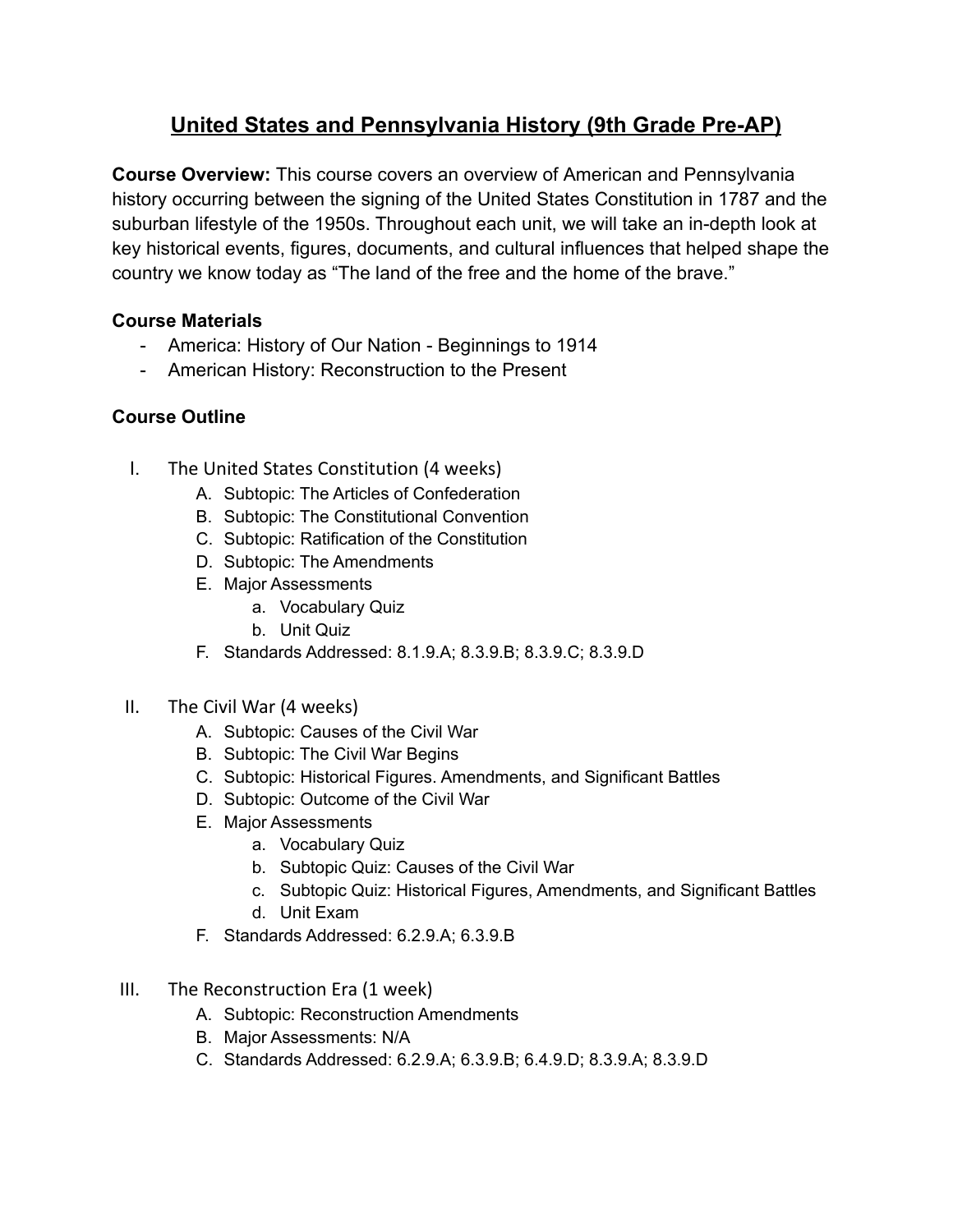- IV. Westward Expansion (2 weeks)
	- A. Subtopic: Reasons for Migrating West
	- B. Subtopic: Transcontinental Railroad
	- C. Subtopic: Cultural Conflict
	- D. Major Assessments
		- a. Vocabulary Quiz
		- b. Create A State Project
		- c. Unit Quiz
	- E. Standards Addressed: 7.1.9.B; 7.2.9.A; 8.3.9.C; 8.3.9.D
- V. Populism and the Gilded Age (2 weeks)
	- A. Subtopic: The Populist Movement
	- B. Subtopic: Poverty, Unemployment, and Corruption
	- C. Major Assessments
		- a. Vocabulary Quiz
		- b. Standards Addressed: 7.1.9.B; 7.4.9.A; 7.4.9.B
- VI. The Progressive Era (4 weeks)
	- A. Subtopic: The Progressive Movement
	- B. Subtopic: The Presidencies of Theodore Roosevelt, William Taft, and Woodrow **Wilson**
	- C. Subtopic: Women's Suffrage
	- D. Major Assessments
		- a. Vocabulary Quiz
		- b. Unit Quiz
		- c. Women's Suffrage Essay
	- E. Standards Addressed: 8.3.9.A; 8.3.9.B; 8.3.9.C; 8.4.9.A
- VII. World War One (4 weeks)
	- A. Subtopic: Causes of World War One
	- B. Subtopic: America Joins the War
	- C. Subtopic: Evolution of Weaponry
	- D. Subtopic: Post World War One
	- E. Major Assessments
		- a. Vocabulary Quiz
		- b. Mid-Unit
		- c. Unit Exam
	- F. Standards Addressed: 6.2.9.E; 8.4.9.B; 8.4.9.C